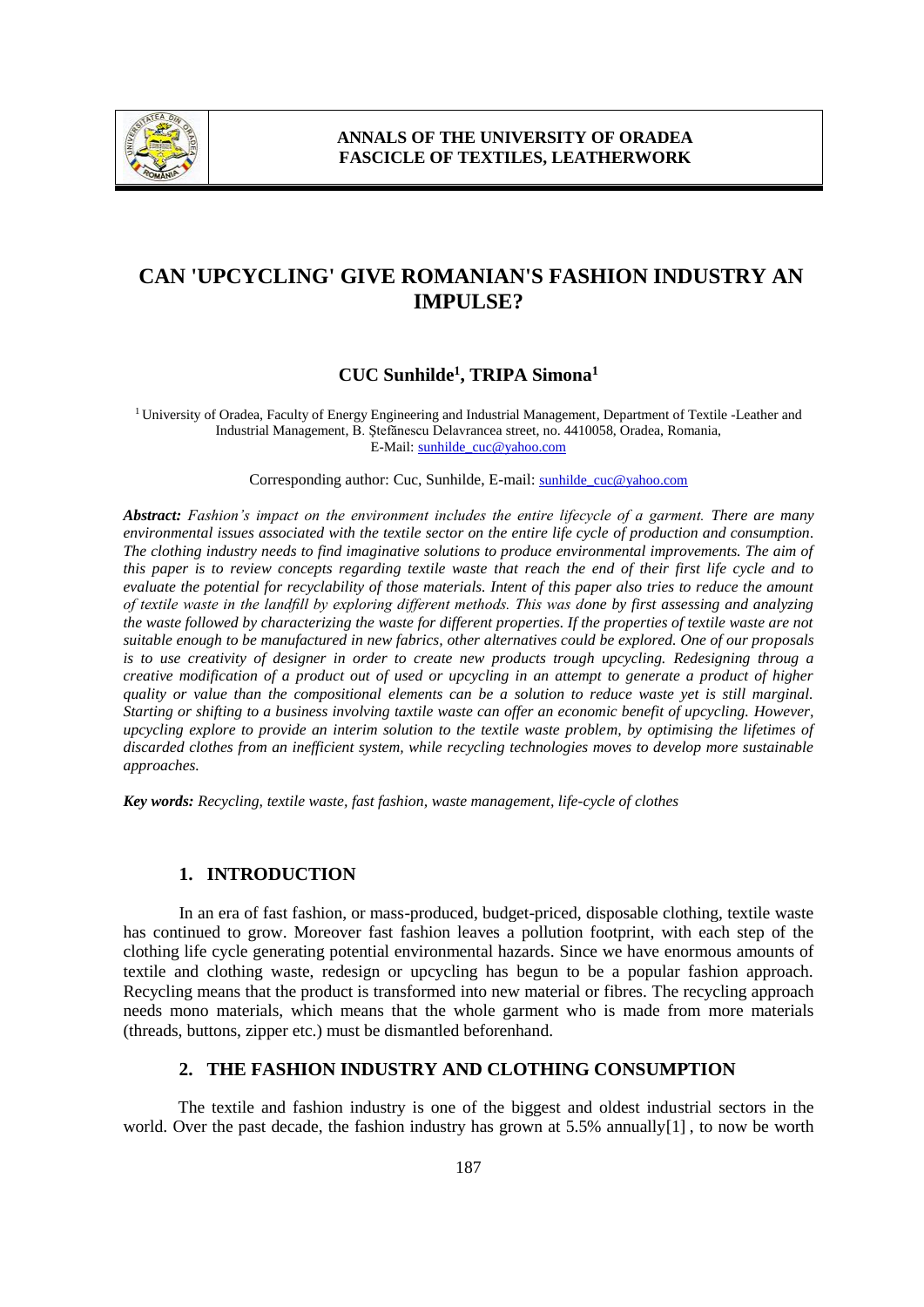

an estimated \$2.4 trillion. In fact, not only does it touch everyone, but it would be the world's seventh-largest economy if ranked alongside individual countries' GDP.

The overconsumption of fashion is stimulated by fast fashion and its cheap, constant flow of new designs and limited runs. Clothing prices fell drastic during the last 30 years; by 26.2 % in Europe and 17.1% in the US. At the same time consumption flourished with the number of pieces sold in the UK increasing by a third, leading to over 2 million tonnes of clothing being consumed every year.[2] The Environmental Protection Agency estimates that, Americans are throwing away more than 15 million tons of textiles — about 85% of their clothes — each year, accounting for 9% of total non-recycled waste. The textile waste increased from 14.33 million tons in 2012 to 15.13 million tons in 2013. In the same time, unfortunately, the percentage being recovered and recycled dropped from 15.7% to 15.2%. In terms of carbon emissions, the recycling of 2.3 million tons of clothing each year is equivalent to taking 1.3 million cars annually off the road.[3]

According to the European Commission, Europeans discard 5.8 million tonnes every year, with 75% going to landfill or incineration and only 25% being recycled [4] with the UK alone responsible for 350,000 tonnes of that [5]. That's problematic not least because nylon fabrics take around 30-40 years to decompose, rope 3-14 months, while wool emits methane as it decomposes, a key contributor to greenhouse gases [6].

Of all the old clothing, 70 % is used as second hand clothing, 6 % is waste bags and zips, 8% is used for reclaiming fibres and making recycled products, 7 % is used as wiping material and the remaining 9 % is shredded and used as stuffing. It is a surprising fact that over 70 percent of the world's population uses second hand clothing [7].

## **3. ENVIRONMENTAL ISSUES ON THE LIFE CYCLE OF THE CLOTHING SECTOR**

There are many environmental issues associated with the clothing sector on the entire life cycle of production. In figure 1 we mention only the solid waste arising from yarn manufacturing of natural or artificial fibres, fabric and garment production, in use and disposal of products at the end of their life. Over their life-time, products can contribute to various environmental impacts. Life cycle thinking considers the range of impacts through the entire life of a product. Life cycle thinking can be used to help decision-making in the field of waste management and to identify the best environmental options. It can help policy makers understand the benefits and compromise they have to confront when making decisions on waste management strategies [8]



*Fig. 1. Estimated contribution (%) of each stage of the garment life-cycle to the waste footprint (Source: adapted from WRAP,2011)*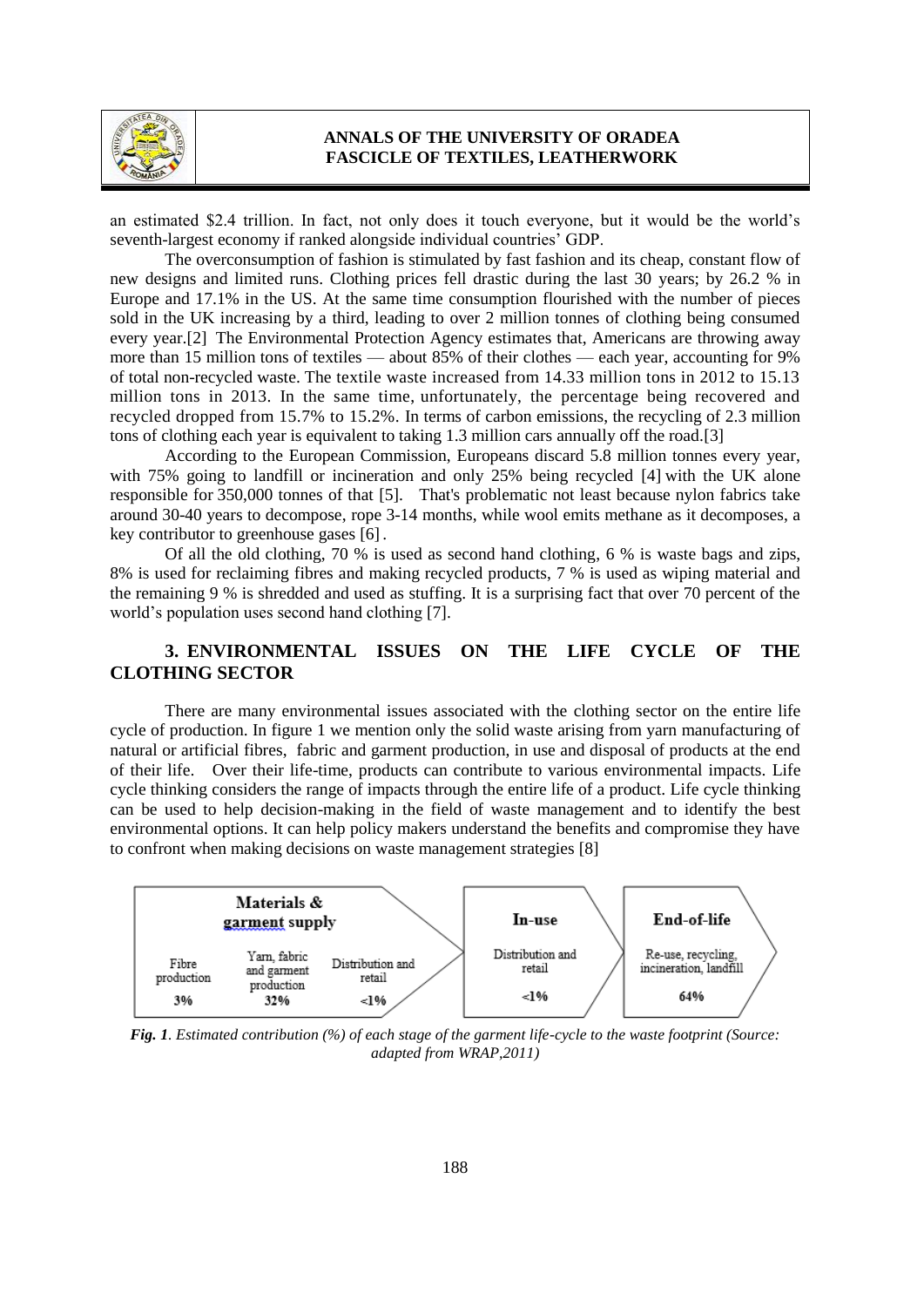

#### **4. RECYCLING AND UPCYCLING OF GARMETS**

There are multiple environmental benefits associated with recycling clothing. It reduces the amount of pesticides used in growing cotton or to make fabrics from petroleum sources and the water needed to dye fabrics, and cuts down on the pollutants, greenhouse gases and volatile organic compounds released into the water and air from manufacturing processes.

During the last 30 years industrial development has achieved environmental improvements and has moved towards a smaller environmental impact. However, at the same time production as well as consumption has increased by the same levels, which erodes the environmental benefits of the technological advances: i.e. the rebound effect [9, 10]. The increasing amount of textile and clothing waste has led to the necessity of development of methods using the textile waste, i.e. reuse, recycling or redesign.

The waste management hierarchy, presented graphical in the form of a pyramid, indicates an order of preference for action to reduce and manage waste. The strategy to waste management must give priority in the first place the prevention, in the second place recycling, reusing and revalorization and finally dispose waste [11, 12].

The fashion industry can become environmentally active and contribute to our society more than just economically. McDonough and Braungart, creators of the cradle to cradle concept [13], have advocated radical design innovations for perpetually circular material reuse [14]. They offers a broad definition claiming that upcycling is "*optimizing the materials, ingredients, and process pathways in such a way that waste is converted to raw materials for nature or some other industry*"[15]. Many leading apparel retailers like H & M, Inditex or sportswear retailers like Adidas and Nike presents and market their products with the percentage of recycled material in the product profile. On their Annual Reports an inportant place is taken from their statistical data that disclose the quantity of clothes they have collected from their shoppers and the amount they contribute to international charity from their revenue.



*Fig. 2. Schematic life-cycle for clothes*

#### **4.1. Recycling of textile waste**

There are in essence two types of textile recycling: fiber recycling and polymer recycling. Fiber recycling means the garment is shredded back into fibers that are typically blended with new fibers to make a new yarn for new products. Polymer recycling is typically used with polyesters that are shredded and ultimately melted down and turned into plastic pellets that are then are respun into fibers for new polyester applications[16] .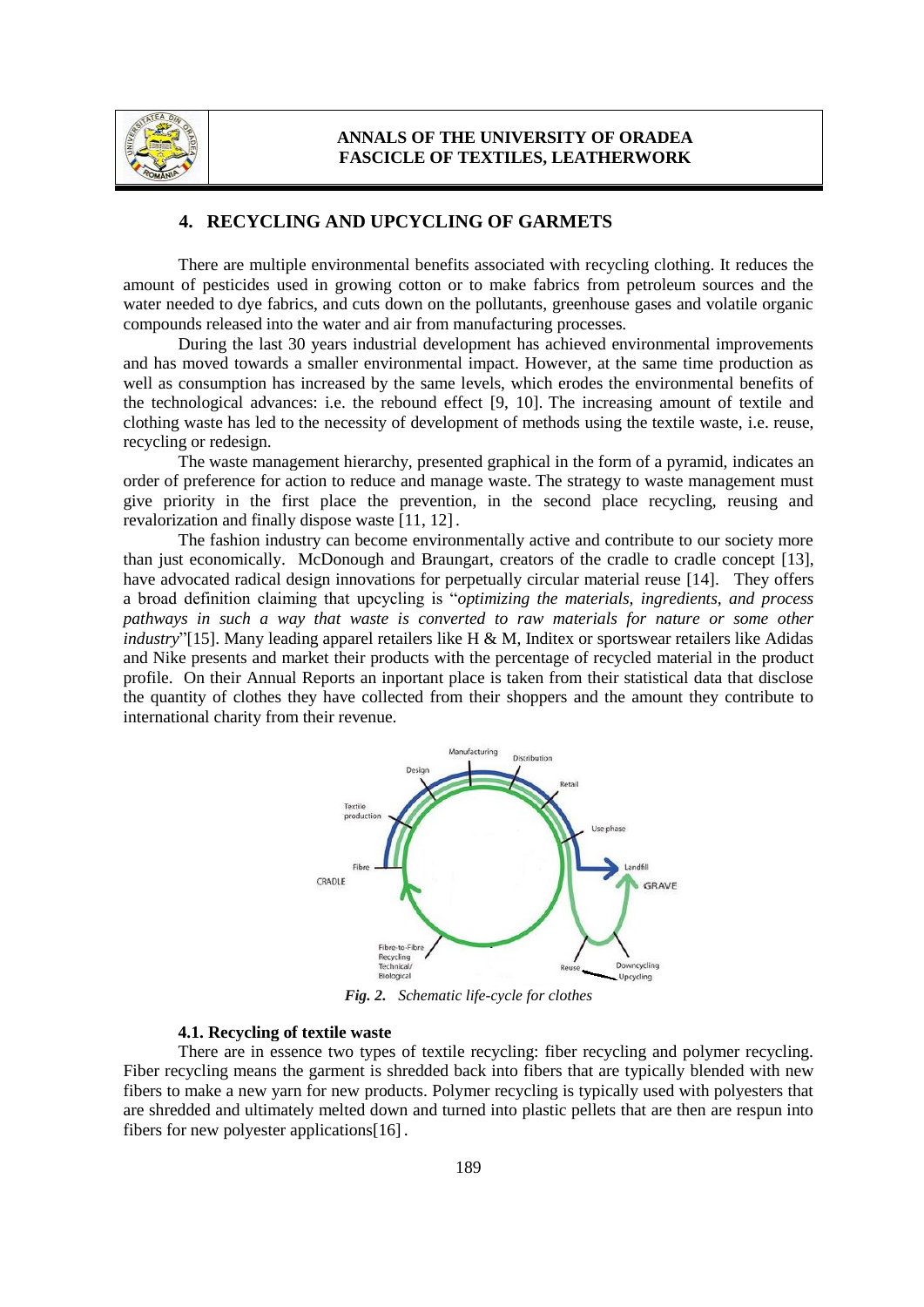

The recycling of clothing process includes more steps. Clothing consisting of fabrics such as cotton, polyester, nylon and rayon. First, the unwearable garments are sorted and graded as natural, synthetic and blended fabrics. There are fundamental differences between natural and synthetic fibers but the sorting plants that recycle textiles are able to determine the future of the unwanted clothes.

In the recycling process for natural fibre (cotton, wool, silk etc) clothes, first of all, the unusable natural textiles are sorted into colours. Color sorting results in fabric that does not need to be re-dyed. The color sorting means no re-dying is required, saving energy and avoiding pollutants. The textiles are then pulled or shredded so that what is left is an amalgamation of different fibres. Depending on the end use of the yarn, other fibers may be incorporated. The yarn is then cleaned and mixed through a carding process. After that, the yarn is re-spun and ready for subsequent use in weaving or knitting. These newly produced recycled textiles are then picked up by sustainable designers and manufacturers. Woolen garments are sent to other firms that make fibre renewal to make yarn and fabric. Not all fibers are spun into yards; some of them are compressed for textile filling such as in mattresses, for fillers in car insulation, roofing felts, loudspeaker cones, furniture padding, panel linings and many other uses. Cotton clothes are recycled and used for paper manufacture, automotive, and mining industries and different other uses.

In the case of polyester-based textiles, garments are shredded and then granulated, and processed into polyester chips. Polyester is a relatively easy material to recycle. Because its oil based, it can be melted down and reformed into new fibers. The polyester chips are subsequently melted and used to create new fibers for use in new polyester fabrics.[16]

#### **4.2. Upcycling of textile waste**

Upcycling can be seen as a new environmentally conscious view in fashion design that repurposes discarded garments and textile waste and reintroduces it back into the fashion market. It's an improved form of recycling that, instead of transforming down the clothings or fabrics, uses them in their original form, giving them a new purpose and a much better quality.

Murray (2002) describes it as "*not merely conserving the resources that went into the production of particular materials, but adding to the value embodied in them by the application of knowledge in the course of their recirculation. So, if one can add value – economic, intellectual, emotional, material – to a product through the process of reuse, it can be called 'upcycled'*"[17]

The process involves a substantial amount of creativity and vision, based on a fundamental environmental consciousness. The end result is typically a product or item that is unique and sustainable. It takes courageous imagination to propose systemic solutions that bypass the mainstream of what we regard as philosophy about fashion and clothing business. The world of upcycling has exploded in the past few years, and there are a large number of inspirational designs in this facet of sustainable green fashion. At the beginning of the 21st century several designers have made use of the concept of upcycling in designing trendy products. Producing eco-friendly fashion is becoming more of a priority for brands across the board from luxury (ex. Reformation, Charlote Bias, Viktor & Rolf ), to high street. Mega brands now recognise how important sustainable fashion is to their consumers. Even large companies have begun to be involved, such as the British fashion brand Marks & Spencer who launched a special suit line, which is made of recycled materials [18]. Upcycled fashion offers creativity and individuality because consumers won't see someone else wearing the same outfit. This is an ideal way for those who want to be self-expressive to find fashion that fits their style.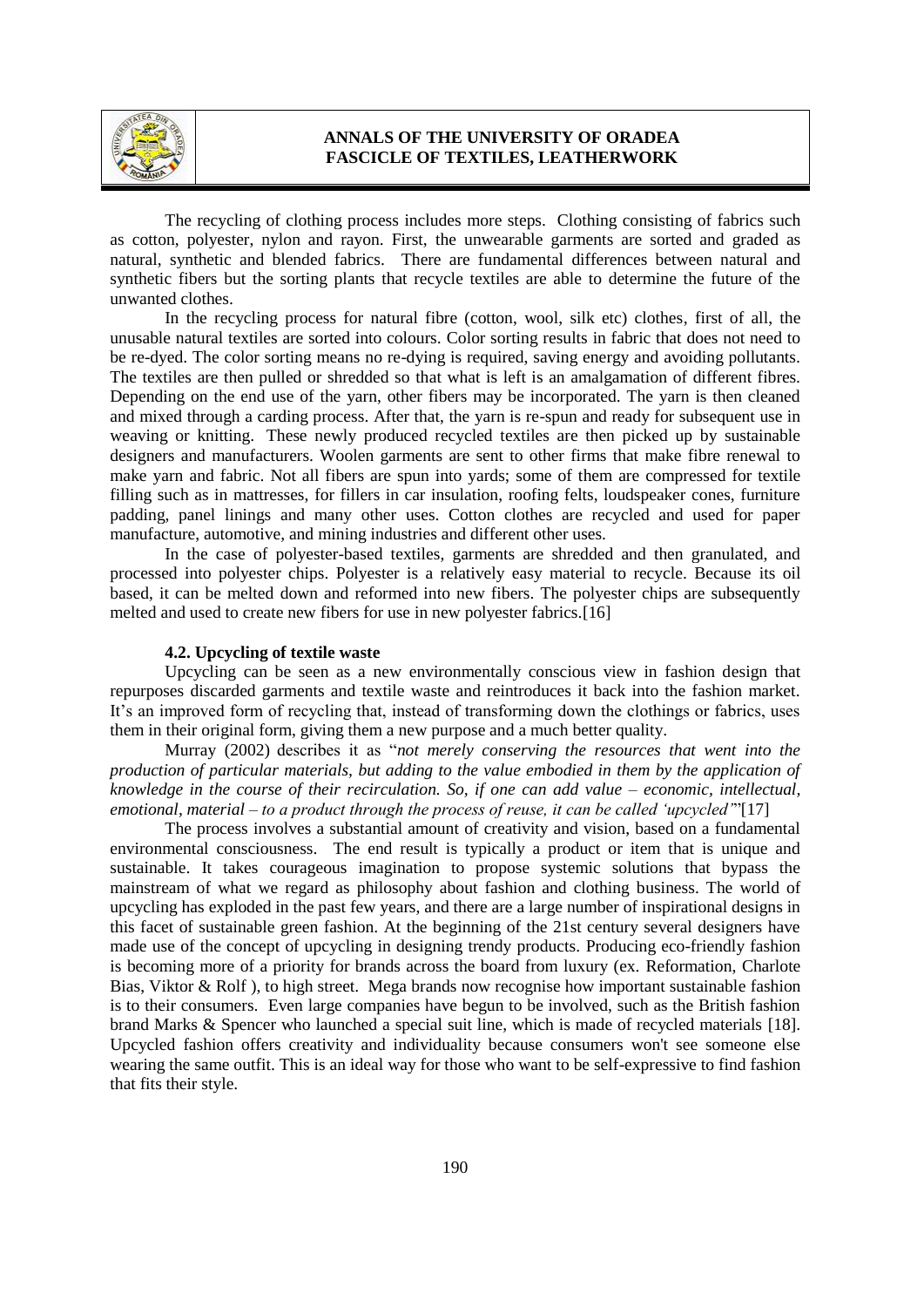

#### **4.3.Textile waste and upcycling in ROMANIA**

Although the amount of waste pre-consumption has steadily decreased [19] , textile waste in Romania has seen a tremendous growth lately, both due to rising imports of clothing and especially due to large imports of used clothing. Because such large volumes of second hand clothing are constantly being imported and consumed, large volumes reworn clothing held by the user are discarded. It creates a large waste stream at the end of the functional life of clothes, which are finaly disposed of in landfills but Romania has no large scale recycling [20]. From a total of 4379 companies in the garment sector, approximately 57.8% (2530 companies) have fewer than 9 employees, 26,1% ( 1144 companies) have between 9-49 employees, and only 0,28% from the Romanian have more than 250 employees. The sharp competition in the sector and continued decline in competitiveness of Romanian garment industry [21] may challange some companies to migrate to upcycling of textile. Integrating redesigned clothing into the fashion system could be one of many alternatives to environmentally harmful consumer behavior, such as disposing of unwanted clothes into landfills.Redesigning throug a creative modification of a product out of used or upcycling in an attempt to generate a product of higher quality or value than the compositional elements can be a solution to reduce waste yet is still marginal. Starting or shifting to a business involving taxtile waste can offer an economic benefit of upcycling.

#### **5.CONCLUSIONS**

The clothing industry needs to find imaginative solutions to produce environmental improvements. Upcycling has become lately a very popular subject in the fashion industry. It is one of the most sustainable circular solutions in the waste hierarchy, positioned between reuse and recycling, since upcycling typically requires little energy input and can eliminate the need for a new product [22]. However, upcycling explore to provide an interim solution to the textile waste problem, by optimising the lifetimes of discarded clothes from an inefficient system, while recycling technologies moves to develop more sustainable approaches.

#### **REFERENCES**

[1]. I. Amed, A. Berg, L. Brantberg, and S. Hedrich, "*The state of fashion"*, McKinsey Global Fashion Raport, December 2016, [Online]. Available: <http://www.mckinsey.com/industries/retail/our-insights/the-state-of-fashion>

[2]. K. Fletcher, "*Other Fashion Systems*", in K. Fletcher and M. Tham (eds), The Routledge Handbook of Sustainability and Fashion, Routledge, London, 2015

[3]. EPA - "*Advancing Sustainable Materials Management: Facts and Figures Report"*, 2015, [Online]. Available: [https://www.epa.gov/smm/advancing-sustainable-materials](https://www.epa.gov/smm/advancing-sustainable-materials-management-facts-and-figures-report)[management-facts-and-figures-report](https://www.epa.gov/smm/advancing-sustainable-materials-management-facts-and-figures-report)

[4]. FOEE- Friends of the Earth Europe- "*Less is more: Resource efficiency through waste collection, recycling and reuse of aluminium, cotton and lithium in Europe*" , [Online]. Available: <http://www.foeeurope.org/less-more-140213>

[5]. WRAP, "Valuing our clothes: the evidence base", 2012, [Online]. Available: [www.wrap.org.uk/clothing.http://www.wrap.org.uk/sites/files/wrap/VoC%20FINAL%20online%20](http://www.wrap.org.uk/clothing.http:/www.wrap.org.uk/sites/files/wrap/VoC%20FINAL%20online%202012%2007%2011.pdf) [2012%2007%2011.pdf](http://www.wrap.org.uk/clothing.http:/www.wrap.org.uk/sites/files/wrap/VoC%20FINAL%20online%202012%2007%2011.pdf)

[6]. S. Islam, Saha, S., Bakr, A., and I. H. Mondal, "*A Review on Biodegradations of Polymers and its Effect on Environment*". Journal of Composites and Biodegradable Polymers, *3*, 2015, 46-54.